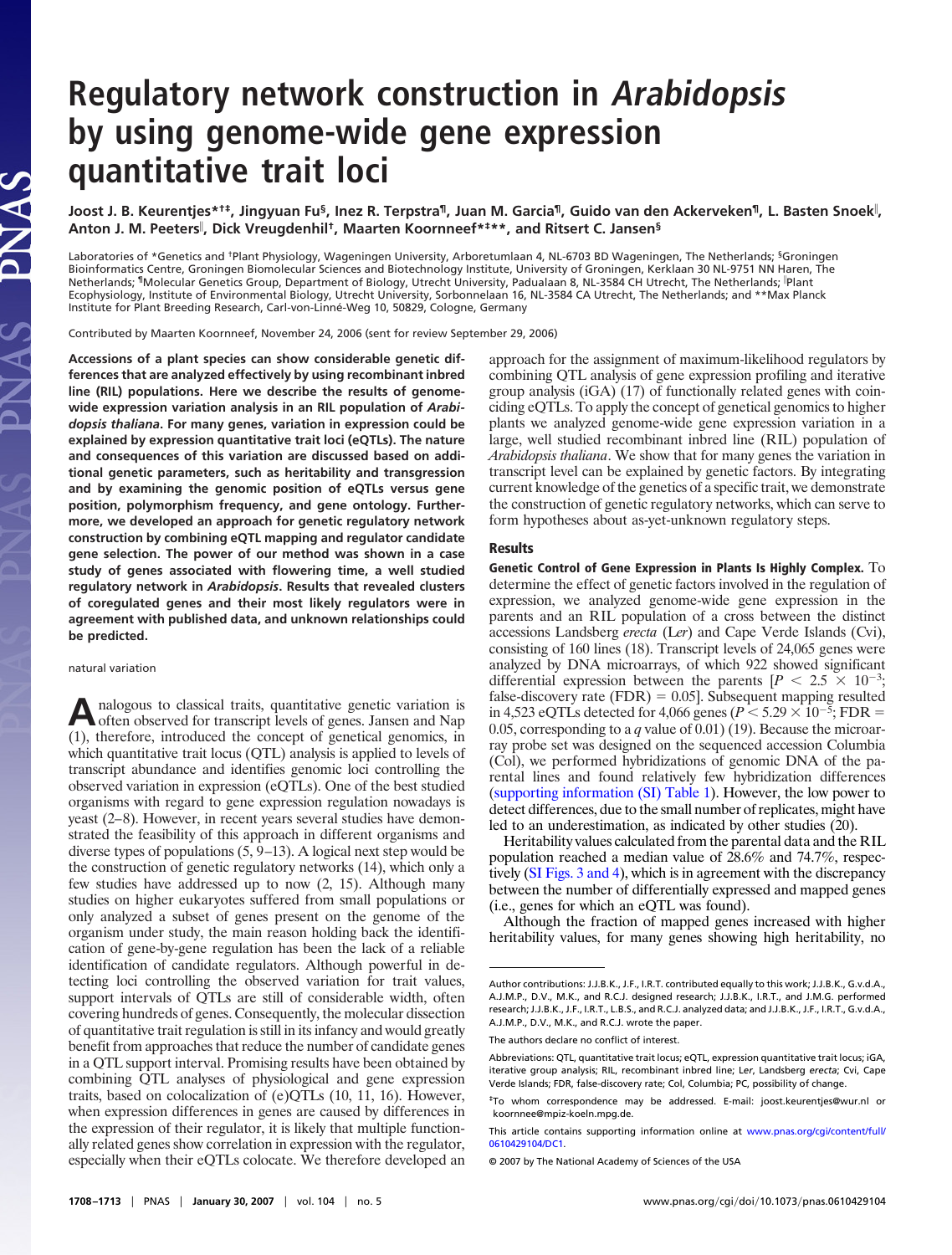eQTL could be significantly detected [\(SI Fig. 4\)](http://www.pnas.org/cgi/content/full/0610429104/DC1). These findings suggest that the regulation of expression of many genes is controlled by multiple eQTLs, of which many might not have passed the significance test because of their small effect. Likewise, only 65.6% of the genes differentially expressed between the parents could be mapped. However, for 15.0% of the genes for which the parents did not show a significant difference in expression levels, eQTLs could be detected. These observations and the much lower heritabilities calculated from the parental data, compared with those from the RIL population, indicate that eQTLs for a given gene might exert opposite additive effects, leading to a balanced expression in the parents but a transgressive expression pattern among the segregants of the population. To test this hypothesis, we tested each gene for significant transgression and found significant transgression of expression for 10,849 genes (45.1%). No relationship was found between the number of mapped genes and transgression [\(SI Fig. 6\)](http://www.pnas.org/cgi/content/full/0610429104/DC1).

These data indicate that the regulation of gene expression in plants is largely under genetic control but is highly complex because of the involvement of multiple genes.

**Distribution of eQTLs Identifies Regulatory Hot Spots.** To characterize in more detail the genes whose expression showed significant linkage, we determined several features. We first analyzed the distribution of eQTLs along the genome of *Arabidopsis* and found a number of genomic regions containing numbers of eQTL significantly deviating from what can be expected by chance, as deter-mined by permutation tests [\(SI Fig. 7\)](http://www.pnas.org/cgi/content/full/0610429104/DC1). These hot spots may reflect local gene-dense regions, in contrast to cold spots, which may reflect low-gene-density regions such as centromers. Alternatively, hot spots may contain master regulators: genes controlling the expression of many other genes. The large number of genes mapping to the *ERECTA* gene, which was included as a phenotypic marker, illustrate this finding. Because 176 genes mapped to the *ERECTA* marker, this locus was considered to be an eQTL hot spot. Polymorphisms in*ERECTA*, a receptor protein kinase (21), are well known for their pleiotropic effect on many traits, including morphological differences (22).

**Distant Gene Expression Regulation Occurs More Frequently but Local Regulation Is Stronger.** Genomic differences responsible for eQTLs occur either in regulatory genes affecting the transcript level of other genes (trans-regulation) or in the genes encoding the mRNA for which the eQTL was found (cis-regulation) (23). To compare the position of genes and their eQTLs, we anchored the genetic map to the physical map and found an almost linear genome-wide relation of 4.1 cM per Mbp [\(SI Fig. 8\)](http://www.pnas.org/cgi/content/full/0610429104/DC1). When the position of each eQTL was plotted against the position of the gene for which that eQTL was found, a strong enrichment along the diagonal of the graph was observed (Fig. 1). This enrichment indicates that many genes, of which the majority are expected to be cis-regulated, map to their own physical position (6). To quantify this result, we defined local/distant regulation in terms of the positional coincidence of genes and their accompanying eQTL(s). Of 4,066 mapped genes, 1,875 (46.1%) colocated with the support interval of one of their eQTLs, corresponding to a region consistent with max $\{-\log_{10} P\}$  – 1.5 (where *P* expresses the significance of association) (24) and were therefore classified as locally regulated. Genes outside such intervals (1,958; 48.1%) were classified as distantly regulated. A minor number of 198 genes (4.9%) with multiple QTLs showed both local and distant regulation, whereas the physical position of 35 genes (0.9%) was unknown [\(SI Table 2\)](http://www.pnas.org/cgi/content/full/0610429104/DC1). Because cis-regulation is often much stronger than trans-regulation (2), as also indicated by the median  $-\log_{10} P$  values of 7.1 and 5.3 and the median explained variance of 30.3% and 22.6% for local and distant eQTLs, respectively, the ratio of detected local versus distant eQTL depends on the applied significance threshold (11–13). The stringent threshold applied here, corrected for multiple testing, might therefore have underestimated distant regulation. When the threshold was de-



**Fig. 1.** Distribution of mapped genes versus the position of their accompanying eQTL. Positions of detected eQTL are plotted against the position of the gene for which that eQTL was found. Chromosomal borders are depicted as horizontal and vertical lines. Mb, megabase.

creased from  $5.29 \times 10^{-5}$  to  $6.5 \times 10^{-4}$  (FDR = 0.25,  $q = 0.05$ ), 7,604 transcripts showed at least one linkage, with 2,167 (28.5%) being locally regulated, 4,587 (60.3%) being distantly regulated, and 794 (10.4%) being both locally and distantly regulated. Based on their *P* value distributions (19), the overall proportion of locally and distantly regulated genes were estimated at 40.5% and 15.3%, respectively. A second parameter affecting the assignment of locally versus distantly regulated transcripts is the setting of the eQTL support interval. However, when a wider interval of  $\max\{-\log_{10}$  $P$ } – 2.0 was used at  $P < 5.29 \times 10^{-5}$ , results were similar with 2,007 (49.4%), 1,832 (45.1%), and 192 (4.7%) genes classified as locally, distantly, and both locally and distantly regulated, respectively.

**Local Regulation Correlates with SNP Frequency and Is Less Frequent in Regulatory Genes.** To determine whether a relationship exists between SNP or gene density and the number of mapped genes, we performed a sliding-window regression analysis. A strong correlation was observed between gene density and the number of locally and distantly regulated genes ( $r^2 = 0.88, P < 0.0001$  and  $r^2 = 0.91$ ,  $P < 0.0001$ , respectively) [\(SI Fig. 9\)](http://www.pnas.org/cgi/content/full/0610429104/DC1). A weaker but significant correlation was also found between gene and SNP frequency  $(r^2 =$ 0.34,  $P < 0.0001$ ). Even when the number of mapped genes in a window was corrected for gene density, a significant correlation was still found between SNP frequency and the number of locally regulated genes  $(r^2 = 0.32, P < 0.0001)$ , although incidental differences in hybridization efficiency might have contributed to an overestimation. Such a relationship was not found for distantly regulated genes  $(r^2 = -0.003, P = 0.89)$  [\(SI Fig. 9\)](http://www.pnas.org/cgi/content/full/0610429104/DC1).

To assess whether there was a functional enrichment for genes whose variation in expression could be genetically explained, we computed the proportion of these genes for each Gene Ontology molecular function and biological process category (The *Arabidopsis*Information Resource; www.arabidopsis.org) [\(SI Fig. 10\)](http://www.pnas.org/cgi/content/full/0610429104/DC1). Genes involved in regulatory processes showed significantly less genetically explainable variation in expression (25) [\(SI Table 3\)](http://www.pnas.org/cgi/content/full/0610429104/DC1). However, small changes in expression level, which may be more frequent in regulatory genes, are more difficult to detect but can nevertheless be very relevant biologically, because they may result in large changes in expression of target genes. Furthermore, many regulatory genes often display pleiotropic effects. A change in expression of such key regulators can affect the expression of many more target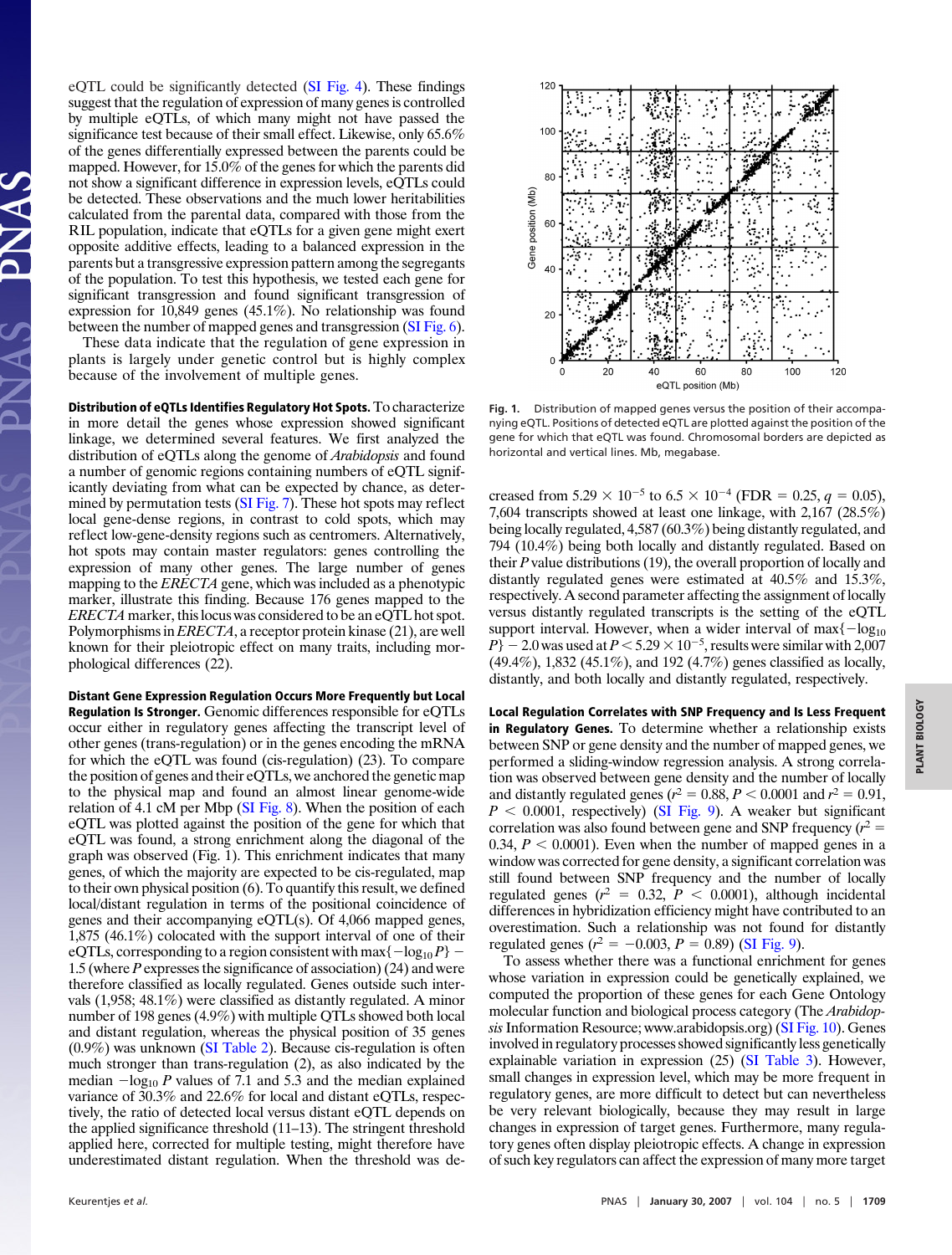genes, which may skew the distribution of differently expressed genes in favor of classes containing predominantly target genes.

Interestingly, when these analyses were performed separately for locally and distantly regulated genes, regulatory categories showed a comparable proportion of distantly regulated genes with other classes but a much smaller proportion of locally regulated genes [\(SI](http://www.pnas.org/cgi/content/full/0610429104/DC1) [Fig. 10\)](http://www.pnas.org/cgi/content/full/0610429104/DC1). Comparing locally to distantly regulated genes (25) resulted in significant overrepresentation of distantly regulated genes in 10 Gene Ontology biological process categories, all involved in regulation. This finding agrees with the general assumption that regulatory genes are much more strongly conserved than other genes because of their often pleiotropic effects.

**A Dual Approach for the Construction of Regulatory Networks Reveals Regulatory Steps for Flowering Time.** Genetic regulatory networks consist of a collection of genes, which are interconnected because one gene regulates the transcription of another directly or indirectly. The analysis of gene expression in a mapping population can greatly enhance the construction of such networks. If an eQTL results from differences in expression of a regulator, this regulator is likely to show correlation in expression levels with the gene that mapped to its position (2). Multiple genes involved in the same biological process mapping to the same position indicates that many of them might be under the control of the same gene. We reasoned that the best candidate within an eQTL interval is the gene whose expression best correlates with multiple genes mapping to the position of that gene. We therefore combined expression trait profiling with eQTL mapping, gene annotation, and extended iGA (17) to sort candidate regulators based on their PC (possibility of change) value, which tells how likely a given regulator is to observe a strong correlation with multiple members of a selected group of genes. This approach enabled us to drastically narrow down the number of candidate genes in an eQTL interval and select the best candidate for the construction of genetic regulatory networks.

To verify our approach, we focused on one of the best studied and most complete genetic regulatory networks available in plants: the regulation of flowering in *Arabidopsis*. Flowering time is highly variable between accessions of *Arabidopsis* (22). Variation in flowering time also exists between L*er* and Cvi, and several studies have reported QTLs for this trait (26–28). Although flowering starts much later, the expression of genes that indicate commitment to flowering are already apparent at a very early stage and find their transcription peak in the seedling stage (29, 30). We selected a set of 192 genes known to be involved in the control of flowering from recent literature (see [SI Table 5](http://www.pnas.org/cgi/content/full/0610429104/DC1) for a full list) and keyword searching in the The *Arabidopsis* Information Resource database; 175 of these genes were analyzed in our study. Analysis of their expression level in the parental accessions assigned eight of them as being differentially expressed. However, 83 genes showed at least one eQTL at a genome-wide threshold of 2.23  $\times$  10<sup>-3</sup>. We calculated PC values for correlation in expression profiles, using the group of 83 mapped flower genes and all candidate genes within their eQTL support intervals. We then selected the genes within the eQTL support interval of a given flower gene with significant PC values (FDR  $= 0.05$ ) as candidates for this eQTL [\(SI Table 5\)](http://www.pnas.org/cgi/content/full/0610429104/DC1). Regulators were predicted for 51 genes, whereas for 32 genes no significant PC value was obtained. Fig. 2 shows a network of flower genes and their most likely regulators. The most significant regulator detected was *GIGANTEA* (*GI*) with a PC value of 1.01  $\times$  $10^{-12}$ . Thirteen genes mapped to *GI*, including *GI* itself, and all of them contributed to the lowest PC value. *GI* is the first member of an output pathway of the circadian clock that controls flowering time and has been shown to regulate circadian rhythms in *Arabidopsis*(31). At the position of GI, a minor flowering-time QTL (26) and a circadian period length QTL (32, 33) were identified, which indicates the physiological consequences of this complex pattern of gene expression variation. Indeed, many of the genes, such as *CCA1* (see [SI Table 5](http://www.pnas.org/cgi/content/full/0610429104/DC1) for details), *LHY1*, *ELF4*, and *TOC1*, for which *GI*



**Fig. 2.** Regulatory network of genes involved in the transition to flowering. Flower genes (green dots) are connected to their most likely regulator (blue dots) by directional edges. Arrows, stimulative regulation; bars, repressive regulation.

was identified as their most likely regulator, belong to the core circadian oscillator (34). Others are involved in the regulation of the circadian clock, such as *PCL1*, *APRR9*, and *FKF1* (32, 35), or play a role in floral transition, such as *ELF7* and the *CONSTANS*-*LIKE* family *COL1*, *COL2*, and *COL9* (36–38). A second cluster of coregulated genes is involved in floral repression and mapped to *FLG*, another major QTL for flowering time. Where the floral repressors *FLC*, *MAF1*, *MAF4*, *MAF5*, and *TOE1* (34) are upregulated, the floral promoter *CRY2* (34) is down-regulated by this locus, in agreement with findings that *FLC* expression negatively correlates with *CRY2* (39). In addition to *FLG*, *CRY2* and *FLC* are major-effect QTLs for flowering time in the  $Ler \times$  Cvi population, and significant epistasis has been found between *CRY2* and *FLC* (39) and between the *FLC* region and the *FLG* locus (26). Although *HUA2* was previously suggested as a candidate for the *FLG* locus (40), we did not identify it as such and found a gene with unknown function (At5g23460) to be the most likely candidate. Other clusters are predominantly involved in hormonal pathways (*MYB33*, *ARF6*, *ARF8*, *RD29B*, and *SHI*) (41, 42) and the photoperiod pathway (*PIE1*, *CAM1*, *PHYE*, and *ESD4*) (34, 43) of flowering.

To identify other possible target genes of the most significant regulator (*GI*), we calculated the correlation coefficient between the genes of the *GI* regulatory cluster and all other genes. Strong correlation was observed for 280 transcripts at an empirical correlation coefficient cutoff of 0.55, corresponding to a FDR of 9.5  $\times$  $10^{-5}$  [\(SI Table 6\)](http://www.pnas.org/cgi/content/full/0610429104/DC1). Many of these genes showed no significant linkage at the position of *GI* but several displayed a suggestive QTL. Although correlation can be a result of linked genetic effect, only 32 locally regulated genes were located within 2.5 Mbp of *GI*. The highest correlation coefficient (0.75) was found for a *CONSTANS*-*LIKE PROTEIN* encoding gene (At1g07050). The long day integrator *CONSTANS* (*CO*) has been shown to be a direct target of *GI* (31), although it was not identified as such in our study. Two other genes associated with circadian rhythms, *APRR5* and *WNK1*, were detected, and both showed a suggestive QTL at the position of *GI*. *APRR* genes are paralogs of *TOC1* and have been shown to be regulated by the protein kinase WNK1 (44). These results suggest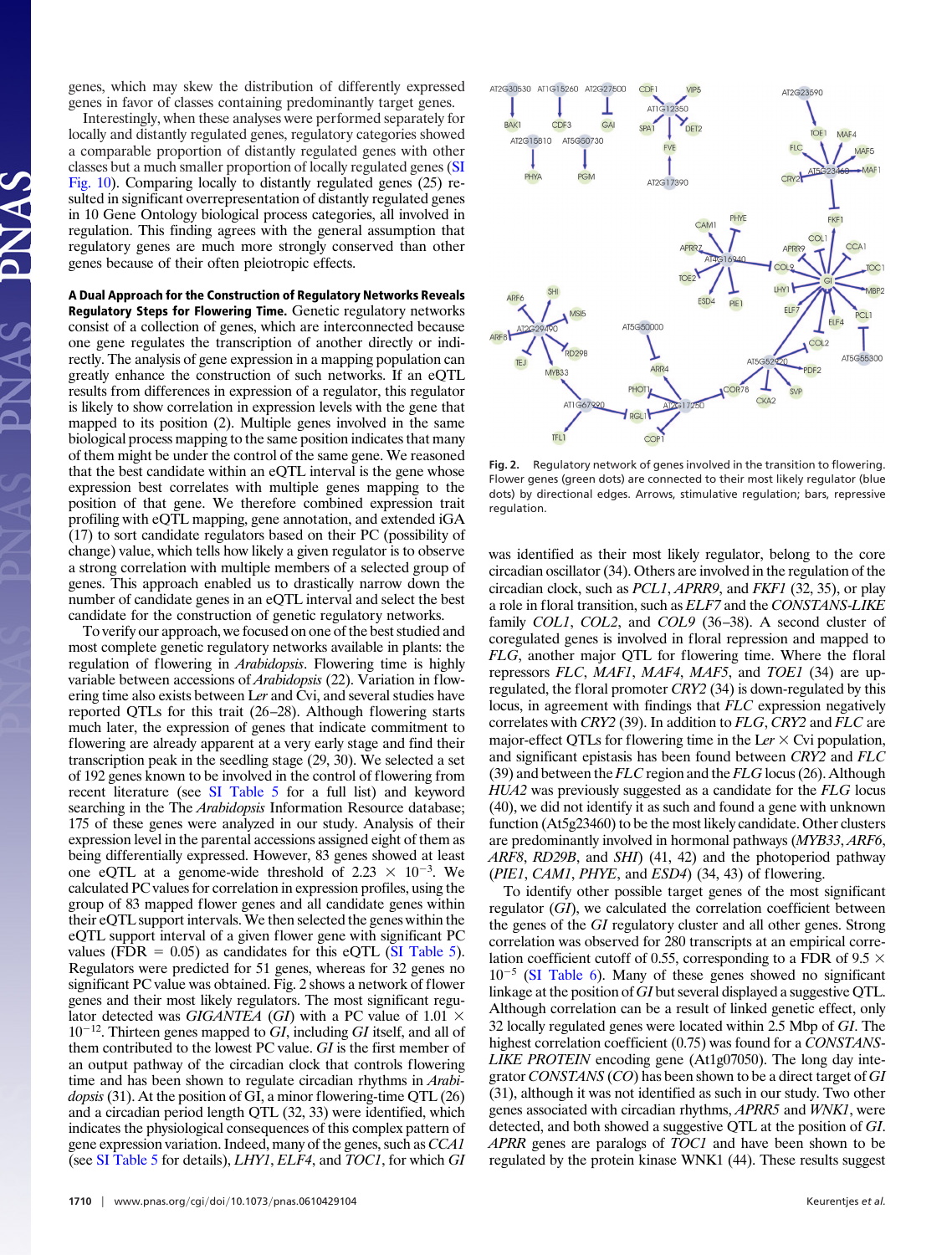that the feedback regulation of the circadian clock by *GI* acts, at least partly, through *WNK1* and *APRR5*.

## **Discussion**

**Genetic Variation in Gene Expression Is Abundant and Complex.** We determined differences in gene expression between two distinct accessions of *Arabidopsis* and within an RIL population derived from these accessions.

Our data suggest that variation in gene expression among genetically different plants of the same species is for a large part genetically controlled and highly complex. Although eQTLs were detected for  $>4,000$  genes, only 922 were differentially expressed between the parents, which suggests that the expression of many genes is controlled by multiple loci with opposing effects, avoiding large differences between natural accessions but generating strong transgression in a segregating population. This suggestion is supported by the differences in heritability, as calculated from the parental and population expression analyses. This difference between the two heritability estimates might have several reasons. First, statistical issues might bias the outcome of the analyses. False negatives might bias the number of genes differentially expressed between the parents downwards, because statistical power was limited to 10 replicate measurements of each parent. On the other hand, false positives due to low signal-to-noise ratios for low-expressed genes might bias the number of mapped genes upwards. However, most mapped genes had medium-to-high expression levels [\(SI Fig. 5\)](http://www.pnas.org/cgi/content/full/0610429104/DC1).

A second and more likely reason why mapped genes were not significantly differently expressed between the parents might be the complex genetic inheritance of gene expression. Illustrating this finding is that although the median heritability of mapped genes was 82.4%, only a median 28.4% of the variation observed for mapped genes could be explained by significant eQTLs. Furthermore, although the proportion of mapped genes increased with higher heritability values, many genes with a high heritability could not be mapped significantly. Together with the strong transgression observed for many genes, these data imply that regulation of expression often occurs through the added effect of numerous small effect loci, each of which fail to pass the significance threshold.

Because two color arrays were used in this study, a dye effect can be expected in subsequent analyses. In our experiment, dye effect was controlled and corrected at two levels. At the level of the experimental design, we balanced the dye effect between two alleles by optimizing for the number of L*er*–Cvi and Cvi–L*er* comparisons at each marker position (45). At the analysis level we included the gene-specific differential effect between the two dyes in the QTL analysis model (46).

**Molecular Background of Expression Variation.** Factors ranging from abiotic external influences to direct active control of transcriptional activity influence the level of transcript abundance of a given gene. Here, we focused on genetic factors contributing to whole-genome transcript levels. Our data showed that genes whose transcript variation could be mapped are not equally distributed over the *Arabidopsis* genome. Although a strong correlation between the total number of genes per unit of chromosome and those that could be mapped was observed, other explanations, such as differences in chromatin structure or SNP frequency, cannot be excluded. The correlation observed between SNP frequency and the proportion of mapped genes illustrates this result.

Anchoring of the genetic map enabled us to define local versus distant regulation. Although, in general, local regulation seems stronger, distant regulation occurs more frequently. This distant regulation was demonstrated by decreasing the significance threshold; only a minor number of additional locally regulated genes were detected, whereas the number of distantly regulated genes increased 2-fold. Because the vast majority of genes showing local linkage are expected to be cis-regulated (6), this difference in increase can be explained by the direct influence of cispolymorphisms on expression, whereas trans-polymorphisms exert their effect indirectly through a change in expression or coding sequence of a second gene. Taking together the strong transgression observed for many genes and the number of distantly versus locally regulated genes, it is conceivable that many cis-regulated genes exert pleiotropic effects on the expression of other genes and are causal for many of the eQTLs acting in trans.

**Regulatory Networks.** For many biological processes, the genes contributing to a certain phenotype are often well known. However, in many cases, little is known about the regulation and interaction of these genes. We combined expression information with eQTL mapping, gene annotation, and iGA to identify likely regulators. This approach enabled the construction of maximum-likelihood genetic regulatory networks from a genome-wide genetical genomics experiment. A case study that used genes involved in the well known process of transition from a vegetative state to a flowering state confirmed many of the interactions identified previously. Moreover, numerous interactions that can serve to form hypotheses for future studies were predicted. It must be noted, however, that analyses were performed on data from a single time point. It is not unlikely that regulation occurs differently at other developmental stages or diurnal phase or even organ, specifically. Especially for pathways influenced by the circadian clock, such as flowering time, expression differences at one time point can be caused by differences in circadian phase (32, 47). Accuracy and reliability would therefore benefit from gene expression analysis at multiple developmental stages and time points. Nevertheless, confidence in the followed approach was gained, because many functionally related genes grouped together indicating common and simultaneous regulation. We assigned the gene with the lowest PC value as the most likely candidate responsible for this regulation although other genes with significant PC values cannot be ruled out *a priori*. Subsequent in-depth analysis should be performed to unambiguously identify genes underlying eQTLs, but the number of candidate genes decreased substantially with the described method.

## **Methods**

**Plant Material and Tissue Collection.** Aerial parts of seedlings from the accessions L*er* and Cvi and a population of 160 RILs derived from a cross between these parents (18, 24) were grown and collected as described in ref. 24.

**Linkage Map Construction and Anchoring to the Physical Map.** The genetic map was constructed from a subset of the markers available, at http://nasc.nott.ac.uk, with a few new markers added. The computer program JoinMap 4 (48) was used for the calculation of linkage groups and genetic distances. In total, 144 markers were used, with an average spacing of 3.5 cM. The largest distance between two markers was 10.8 cM.

To anchor the genetic map to the physical map of*Arabidopsis*, the total set of 291 available markers was analyzed. First, a genetic map that comprised all 291 markers was constructed. Physical positions of molecular PCR markers were obtained from The *Arabidopsis* Information Resource, release 6.0 (www.arabidopsis.org). Sequences of amplified fragment length polymorphism markers were obtained by *in silico* amplification of Col markers that were polymorphic between L*er* and Cvi (49) or by sequencing fragments polymorphic between L*er* and Cvi but absent in Col. The retrieved marker sequences were then blasted against the completely sequenced Col genome, and center positions of positive hits were taken as the physical position. Physical positions could be established for 179 markers; positions of remaining markers were inferred from interpolation by using the closest nearby markers for which a physical position was known. The largest gap between two markers with confirmed physical position comprised 3.5 Mb, which corresponded to a genetic distance of  $\approx$  15 cM.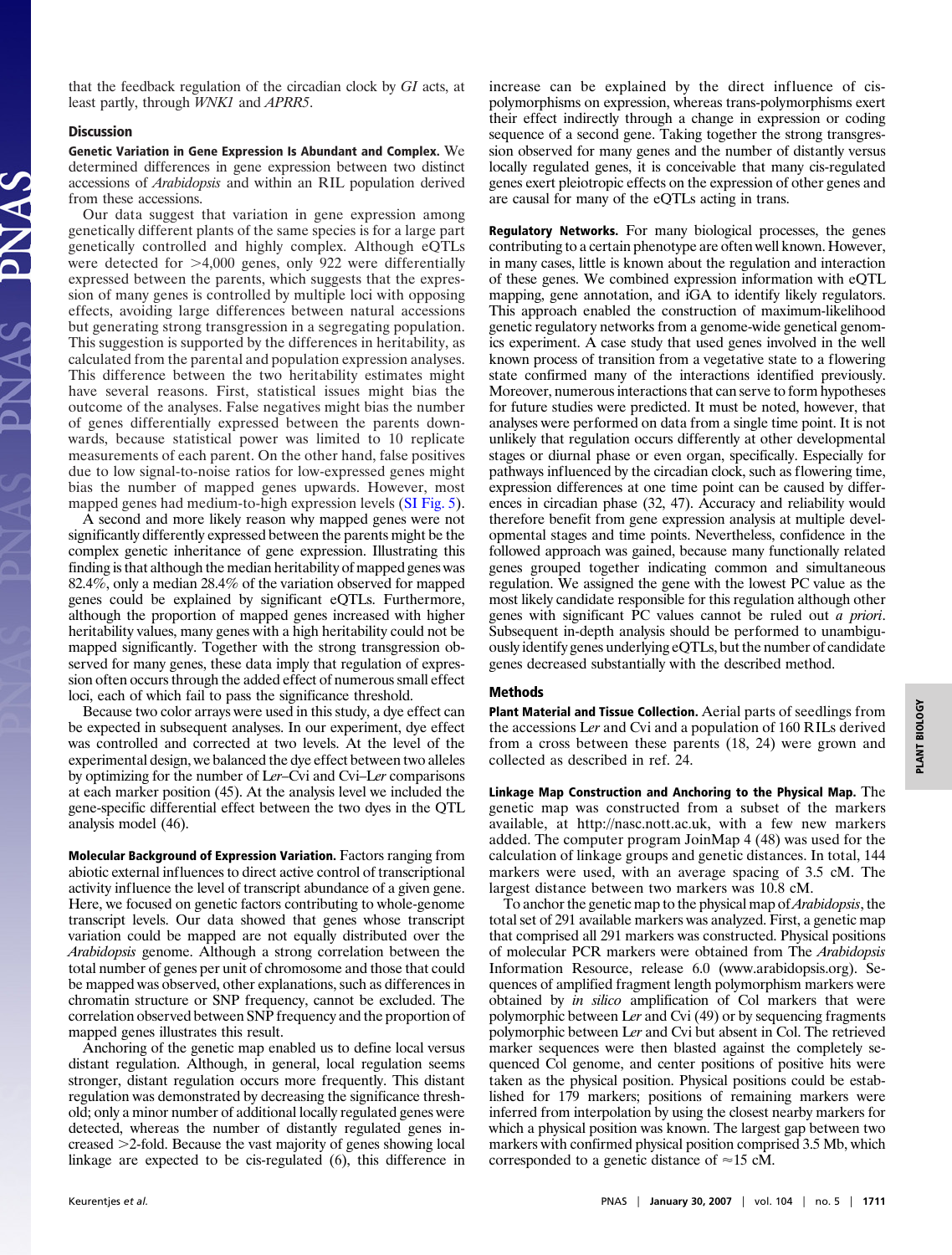**Sample Preparation.** Total RNA of each line was isolated from two biological replicates by using phenol–chloroform extraction (50). Extracts were then combined and purified with RNeasy (Qiagen, Valencia, CA), amplified with the MessageAmp aRNA kit (Ambion, Austin, TX) incorporating 5-(3-aminoallyl)-UTP, and labeled with Cy3 or Cy5 mono-reactive dye (Amersham, Piscataway, NJ). All RNA products were purified by using the Rneasy kit (Qiagen). Labeled RNA was fragmented for 15 min before hybridization (fragmentation reagent obtained from Ambion).

**Microarray Analyses.** *Arabidopsis* DNA microarrays were provided by the Galbraith laboratory (University of Arizona, Tucson, AZ) and were produced from a set of 70-mer oligonucleotides, representing 24,065 unique genes (Array-Ready Oligo Set, version 1.0, Qiagen-Operon).

DNA probe immobilization and hybridization was performed according to instructions from the Galbraith laboratory. Arrays were scanned by using a ScanArray Express HT (PerkinElmer, Wellesley, MA) and quantified by using Imagene 6.0 (BioDiscovery, El Segundo, CA).

**Experimental Design.** Genome-wide gene expression analysis was carried out for L*er* and Cvi and an RIL population derived from a cross between these two accessions. Ten replicates of the parental lines were compared in direct hybridizations by using a dye swap design. The 160 RILs were analyzed by direct hybridization of two genetically distant lines on each array, leading to a total of 80 slides. A distant pair design, which was proposed specifically for genetic studies on gene expression (45) was used. An optimal design was obtained through simulated annealing, in which pairs of genetically distant lines were hybridized to maximize the direct comparisons between two different alleles at each marker. The numbers of Ler–Cvi and Cvi–Ler comparisons at each marker were optimized for equal ratio to balance dye effects, and their total number was optimized for minimal extra variation across other markers. The observed signal intensities on the arrays were subjected to general normalization procedures (51, 52). Resulting log signal intensities and log ratios between cohybridized RILs were used for further analyses.

**Statistical Analyses.** Differential expression of genes between the two parents was tested for significance. For each gene, the *P* value of a  $t$  test and the corresponding  $q$  values (19) were computed (51). The *P* value significance threshold was 2.5  $\times$  $10^{-3}$  at a *q* value cutoff of 0.05.

Log signal intensities of gene expression were used to test for genetic variance of expression traits. Spot effects were removed by treating it as a random effect in a linear mixed model.

Heritability of expression in the parental accessions was calculated as follows (53):

$$
H_{\rm P}^2 = \frac{0.5 \times Vg}{0.5 \times Vg + Ve}
$$

where *Vg* and *Ve* represent the components of variance among and within accessions respectively. The factor 0.5 was applied to adjust for the 2-fold overestimation of additive genetic variance among inbred strains.

Heritability of expression within the RIL population was calculated by using the pooled variance of the parents as an estimate of the within line variance:

$$
H_{\rm RIL}^2 = \frac{V_{\rm RIL} - V_{\rm e}}{V_{\rm RIL}}
$$

where  $V_{\text{RII}}$  and  $V_e$  are the variance among adjusted expression intensities in the segregants and the pooled variance within parental measurements, respectively. To prevent overestimation,

**1712** | www.pnas.org/cgi/doi/10.1073/pnas.0610429104 Keurentjes *et al.* 

we removed outliers more than three standard deviations away from the mean values. We discarded  $1,470$   $(6.1\%)$  negative heritability values.

Transgressive segregation was determined in terms of the pooled standard deviation of the parents (3). We calculated the number of RILs, *n*, whose expression level lay beyond the region  $\mu \pm 2 \times SD$ , where  $\mu$  and SD are the mean and the standard deviation of parental phenotypic values, respectively. To determine significance, phenotype values of parents and segregants were reassigned at random to null parents and segregants for each transcript. The number of transgressive individuals,  $n_0$ , was then recorded. The total number of transcripts with  $n_0$  greater than a given threshold *m* represented the genome-wide false-positive count at *m*. The FDR was computed as the ratio between the estimated falsepositive count at *m* and the number of nonpermuted transcripts with  $n > m$ . Results were averaged over 20 permutations. The FDR =  $0.05$  cutoff corresponded to  $m = 33$ .

**Multiple QTL Analysis.** Gene expression in the mapping population was analyzed for significant eQTLs. For each gene, the log-ratios of signal intensities were subjected to multiple QTL mapping. Cofactors were selected by using a backward elimination process (54) (see *[SI Text](http://www.pnas.org/cgi/content/full/0610429104/DC1)*). For every marker-by-gene combination, the multiple QTL mapping mapping model can be given as

$$
y = \mu + b_k x_k + \sum_{i=1}^{m_k} b_i x_i
$$

where *y* is the expression ratio of a transcript,  $\mu$  is the genespecific differential effect between Cy3 and Cy5 dyes (characterized as consistent across samples) (46), *x* denotes the genotype comparison and takes the following values: 1 for Ler–Cvi,  $-1$  for Cvi–Ler, and 0 for Ler–Ler and Cvi–Cvi; *b* is the substitution effect; *k* is the *k*th marker under study; and *i* denotes the cofactors from 1 to *mk*, outside a 30-cM interval of the *k*th marker. The *P* value from a *t* test that tested the hypothesis that  $b_k = 0$  was used as a measure of significance of the association.

A genome-wide *P*-value threshold of  $2.23 \times 10^{-3}$  at  $\alpha = 0.05$  for a single trait was estimated by a 10,000-permutation test (55). But for a study with 24,065 gene transcripts, we controlled the FDR based on the pool of *P* values for all markers and all transcripts. Because the *P* values are correlated when markers are linked, the FDR increases depending on the number of markers on a chromosome (56). In our experiment, the maximum number of markers reached 35 (chromosome 5), and a simulation analysis (data not shown) that used Storey's algorithm to control the FDR (57) at a desired level showed a 4.4-fold increase of the actual FDR. To account for this increase, we corrected the FDR by a factor of 5 and calculated the genome wide *P*-value threshold at Storey's FDR of 0.01 for all gene-marker *P* values, to make sure that the real FDR rate is  $\leq 0.05$  (corrected FDR  $= 0.05$ ). The estimated *P*-value threshold then corresponded to  $5.29 \times 10^{-5}$ , and this threshold was used as a significance threshold for the detection of eQTL.

Explained variance of detected eQTLs was estimated by fitting expression ratios of all detected eQTLs and their interactions in a linear model. We used ANOVA to estimate the fraction of variance explained by each eQTL and eQTL interactions.

**Local and Distant Regulation.** We determined the physical position of each eQTL by anchoring the genetic map of the  $Ler \times Cvi$ population to the physical map of the sequenced accession Col. Support intervals were then calculated by setting left and right border positions associated with max $\{-\log_{10} P\}$  – 1.5, where *P* represents the significance value for linkage (24).

The physical positions of genes (The *Arabidopsis* Information Resource, version 2005.12.8) showing significant linkage of expression values were then compared with the positions of their